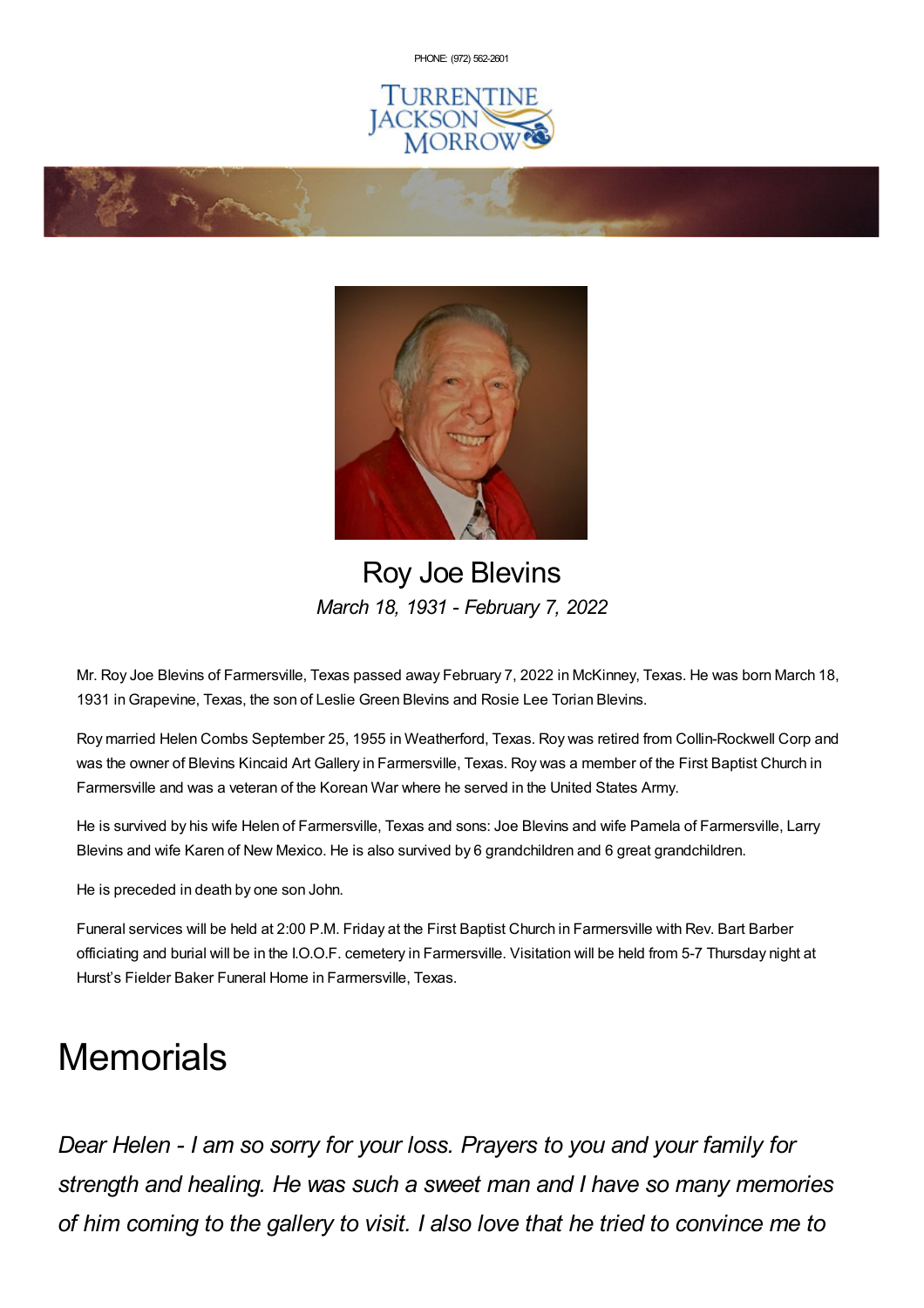*name our third son after him and would alsways ask me, "how's Roy Henry Kinkade doing?" :) I'm in california now but you will be in my thoughts and prayers.*

#### **LAURA KINKADE, FEBRUARY 22, 2022**

*I am so sorry for the tremendous loss of Roy Joe! I never stopped loving my Blevins family. Roy Joe was bigger than life and had a great sense of humor. He will be forever missed. RIP Roy Joe!*

## **KATHY GROSSMAN, FEBRUARY 11, 2022**

*I'm so sorry to hear of Roy's passing. I have enjoyed attending church with he and Helen for the last 18 years. I have many fond memories of Roy. I am very thankful that he loved taking photos. As a single mom I don't have a lot of pictures of myself with my kids because I was always the one taking the picture, but thanks to Roy I have several pictures from church events over the years. I cherish those pictures, There are several Halloween/fall festivals of my kids dressed up, there's a very special picture with John Foster on his last Sunday at at FBC. He even took some pictures of my mom on Ball Club trips. It was so kind of him to take the photos, print them and give them away to everyone. He was always in such a good mood, with a big smile and friendly handshake. I have several other fond memories. He will be missed by my kids and I.*

## **JESSICA JOHNSON, FEBRUARY 10, 2022**

*Mr Blevins you will always be in my heart and prayers. You have been a huge inspiration through my toughest times. I appreciate you kindness and thoughtfulness to my children and I. You will be missed and know one day we will meet again.*

## **MELISSA TEX RIVERA, FEBRUARY 10, 2022**

*Prayers for the family love all of you*

## **SANDRA MARTINEZ, FEBRUARY 10, 2022**

*Helen, I'm so very sorry to hear that Roy has passed! It's been a long time since I have seen the two of you, but have thought of you often. Roy will be missed, and I'm praying for peace for you and your family!*